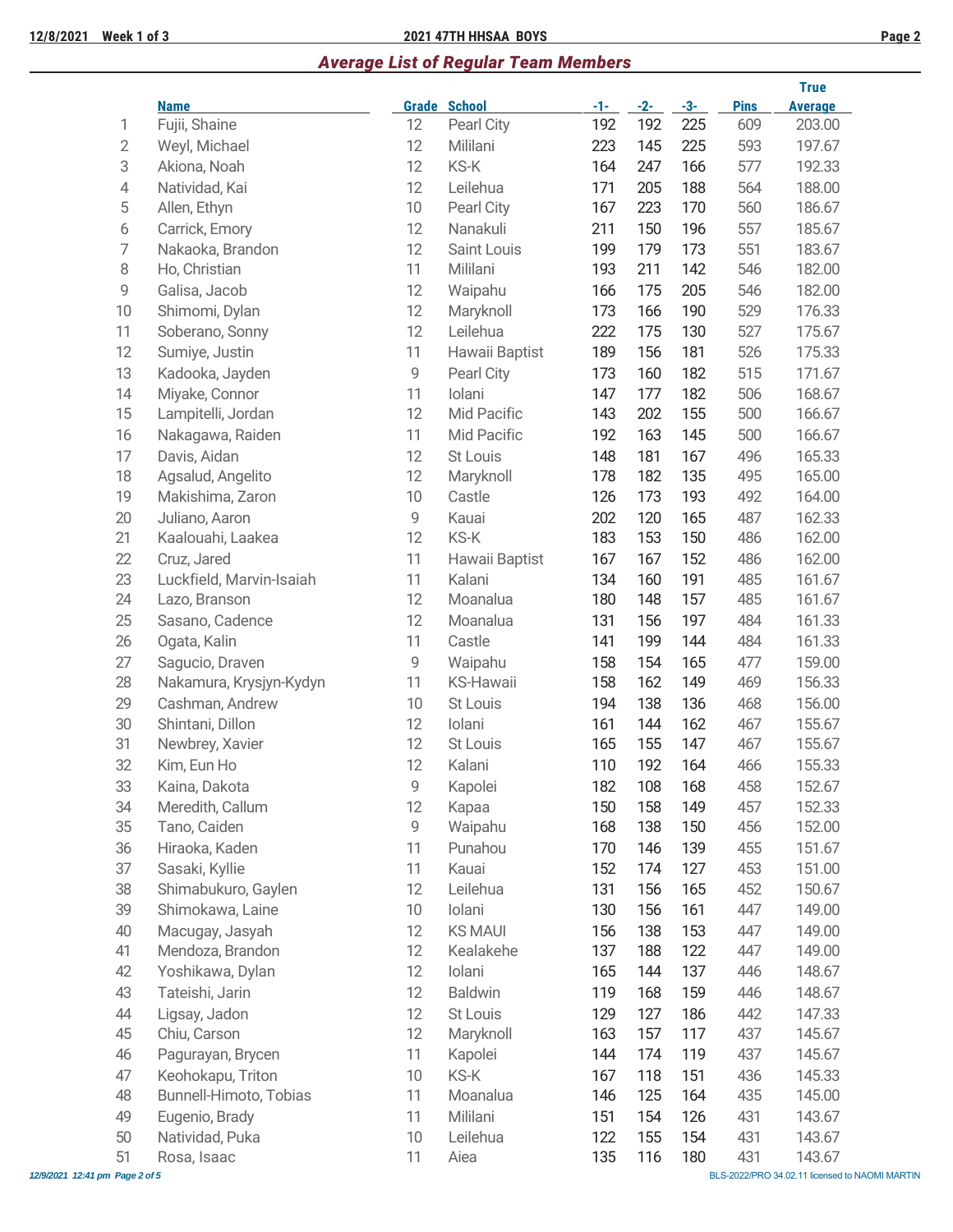## **12/8/2021 Week 1 of 3 2021 47TH HHSAA BOYS Page 3**

|--|

|        |                         |    |                     |       |                  |                  |             | <b>True</b>    |
|--------|-------------------------|----|---------------------|-------|------------------|------------------|-------------|----------------|
|        | <b>Name</b>             |    | <b>Grade School</b> | $-1-$ | $-2-$            | $-3-$            | <b>Pins</b> | <b>Average</b> |
| 52     | Law, Chancen            | 11 | KS-K                | 141   | 175              | 112              | 428         | 142.67         |
| 53     | Ide, Jase               | 12 | Iolani              | 134   | 163              | 129              | 426         | 142.00         |
| 54     | Peralta, Shayden        | 12 | Kauai               | 120   | 170              | 135              | 425         | 141.67         |
| 55     | Cabello, Anson          | 11 | <b>KS MAUI</b>      | 106   | 141              | 177              | 424         | 141.33         |
| 56     | Cheung, Isaac           | 12 | Kalani              | 151   | 128              | 145              | 424         | 141.33         |
| 57     | Domion, Braysen         | 12 | Moanalua            | 147   | 169              | 106              | 422         | 140.67         |
| 58     | Lave, Tyren             | 10 | KS-K                | 152   | 145              | 123              | 420         | 140.00         |
| 59     | Watanabe, Jacob         | 10 | Aiea                | 132   | 145              | 143              | 420         | 140.00         |
| 60     | Plato, Kainoa           | 11 | Kealakehe           | 112   | 137              | 170              | 419         | 139.67         |
| 61     | Hadley, Yoshimune       | 12 | Mid Pacific         | 116   | 172              | 127              | 415         | 138.33         |
| 62     | Matsumoto, Randy        | 12 | Kalani              | 130   | 155              | 129              | 414         | 138.00         |
| 63     | Carrick, Sonny          | 10 | Nanakuli            | 111   | 134              | 167              | 412         | 137.33         |
| 64     | Kahookele, Dalton       | 12 | Waianae             | 160   | 116              | 135              | 411         | 137.00         |
| 65     | Kunimura, Miles         | 12 | Kalaheo             | 147   | 133              | 129              | 409         | 136.33         |
| 66     | Hirasa, Torin           | 12 | Roosevelt           | 123   | 151              | 134              | 408         | 136.00         |
| 67     | Lameg, Ricky            | 10 | Mililani            | 143   | 125              | 137              | 405         | 135.00         |
| 68     | Hayashi, Devin          | 12 | Pearl City          | 135   | 131              | 137              | 403         | 134.33         |
| 69     | Kidd, Nicholas          | 11 | Hawaii Baptist      | 114   | 121              | 168              | 403         | 134.33         |
| $70$   | Pojas, Chaysen          | 9  | Leilehua            | 152   | 142              | 107              | 401         | 133.67         |
| 71     | <b>Brittain, Travis</b> | 9  | King Kekaulike      | 130   | 127              | 144              | 401         | 133.67         |
| 72     | Shibuya, Shayne         | 11 | Kauai               | 124   | 161              | 113              | 398         | 132.67         |
| 73     | Samson, Elijah          | 10 | Kalaheo             | 142   | 119              | 134              | 395         | 131.67         |
| 74     | Cabatu, Isaiah          | 11 | Maui HS             | 162   | 126              | 106              | 394         | 131.33         |
| 75     | Taniguchi, Austin       | 12 | Roosevelt           | 141   | 129              | 120              | 390         | 130.00         |
| 76     | Miller, Joshua          | 12 | <b>KS MAUI</b>      | 141   | 114              |                  | 255         | 127.50         |
| $77\,$ | Ricafort, Justin        | 12 | Moanalua            | 142   | 126              | 109              | 377         | 125.67         |
| 78     | Viloria, Blaise         | 10 | <b>KS-Hawaii</b>    | 143   | 101              | 133              | 377         | 125.67         |
| 79     | Kawakami, Rylan         | 12 | Kaiser              | 122   | 123              | 132              | 377         | 125.67         |
| 80     | Gudoy, Jericho          | 11 | Waimea              | 116   | 115              | 144              | 375         | 125.00         |
| 81     | Saito, Kelvyn           | 12 | <b>Baldwin</b>      | 125   | 133              | 116              | 374         | 124.67         |
| 82     | Ceberano, Caleb         | 11 | Damien              | 103   | 142              | 129              | 374         | 124.67         |
| 83     | Matsuda, Kenji          | 11 | <b>KS MAUI</b>      | 124   | 119              |                  | 243         | 121.50         |
| 84     | Eytcheson, Kaiden       | 11 | Kealakehe           | 110   | 132              | 121              | 363         | 121.00         |
| 85     | Morton, Finnigan        | 12 | Kealakehe           | 131   | 95               | 114              | 340         | 113.33         |
| 86     | Siarot, Rayden          | 12 | King Kekaulike      | 100   | 113              | 127              | 340         | 113.33         |
| 87     | Chen, Jacky             | 10 | Kalani              | 172   | 82               | 82               | 336         | 112.00         |
| 88     | Rodriguez, Angel        | 12 | Farrington          | 87    | 124              | 124              | 335         | 111.67         |
| 89     | Fejeran, Ryen           | 12 | Leilehua            | 129   | 115              | 88               | 332         | 110.67         |
| $90\,$ | Higuchi, Jayden         | 9  | Kapolei             | 110   | 125              | 94               | 329         | 109.67         |
| 91     | Peros, Jarred           | 11 | Maui HS             | 115   | 107              | 106              | 328         | 109.33         |
| 92     | Pratt, Kauakea          | 11 | <b>KS-Hawaii</b>    | 98    | 110              | 111              | 319         | 106.33         |
| 93     | McKeague, Kamakani      | 11 | <b>KS-Hawaii</b>    | 93    | 129              | 94               | 316         | 105.33         |
| 94     | Calhau IV, Frederick    | 11 | <b>Baldwin</b>      | 76    | 134              | 96               | 306         | 102.00         |
| 95     | Kahuhu, Luke            | 11 | <b>KS MAUI</b>      | 100   |                  | 101              | 201         | 100.50         |
| 96     | Mercado, Makai'o        | 10 | Kealakehe           | 103   | 98               | 92               | 293         | 97.67          |
| 97     | Scholtz, Kamaile        | 10 | <b>KS-Hawaii</b>    | 107   | 90               | 93               | 290         | 96.67          |
| 98     | Soto, Dylan             | 12 | Pearl City          | 125   | 0                | 150              | 275         | 91.67          |
| 99     | Maekawa, Ty             | 11 | Mililani            | 116   | 99               | $\boldsymbol{0}$ | 215         | 71.67          |
| 100    | Panoy, Gian             | 12 | Kauai               | 106   | $\boldsymbol{0}$ | 0                | 106         | 35.33          |
| 101    | LEI,                    |    | Leilehua            |       |                  |                  |             |                |
|        |                         |    |                     |       |                  |                  |             |                |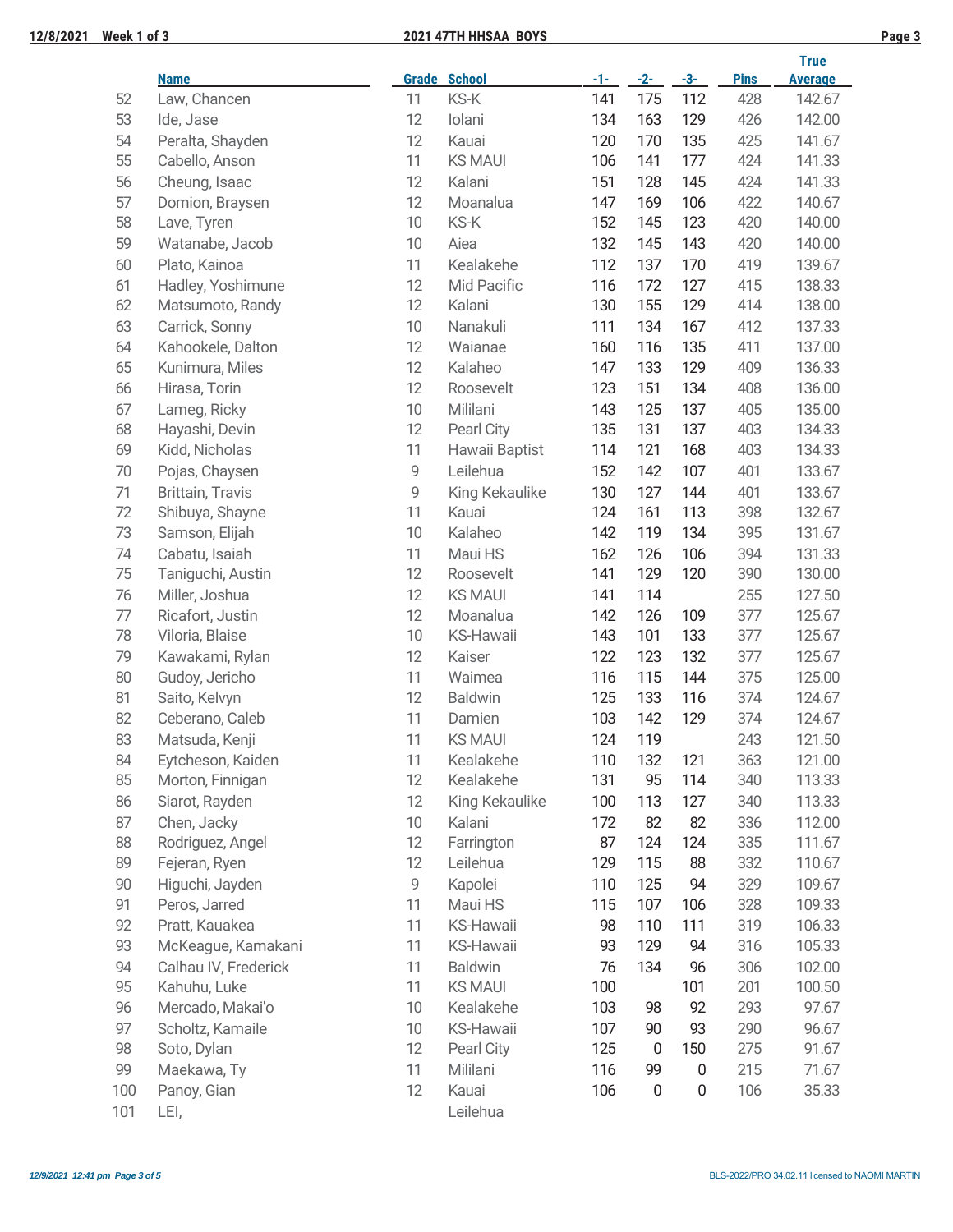### **12/8/2021 Week 1 of 3 2021 47TH HHSAA BOYS Page 4**

# *Temporary Substitutes*

|                |                                          | <b>Name</b>          |     |                            |                                  |                 |        | <b>Grade School</b> |                     | $-1-$                              | $-2-$                            | $-3-$            |         | <b>Pins</b>            |                          | <b>True</b><br><b>Average</b> |                |                  |
|----------------|------------------------------------------|----------------------|-----|----------------------------|----------------------------------|-----------------|--------|---------------------|---------------------|------------------------------------|----------------------------------|------------------|---------|------------------------|--------------------------|-------------------------------|----------------|------------------|
|                | 1                                        | Ragasa, Raiden       |     |                            |                                  |                 | 9      |                     | Kauai               |                                    | 156                              | 114              |         | 270                    |                          | 135.00                        |                |                  |
|                | $\overline{2}$                           | Nomura, Shayden      |     |                            |                                  |                 | 11     |                     | <b>KS MAUI</b>      |                                    | 135                              | 103              |         | 238                    |                          | 119.00                        |                |                  |
|                |                                          |                      |     |                            |                                  |                 |        |                     |                     |                                    |                                  |                  |         |                        |                          |                               |                |                  |
|                | 3                                        | Navas, Seth          |     |                            |                                  |                 | 11     |                     | <b>KS MAUI</b>      |                                    |                                  | 108              |         | 108                    |                          | 108.00                        |                |                  |
|                | 4                                        | Fukushima, Nakoa     |     |                            |                                  |                 | 9      |                     | Mililani            | 0                                  | $\boldsymbol{0}$                 | 146              |         | 146                    |                          | 48.67                         |                |                  |
|                | 5                                        | Yamamura, Jorden     |     |                            |                                  |                 | 9      |                     | Pearl City          | 0                                  | 108                              | $\boldsymbol{0}$ |         | 108                    |                          | 36.00                         |                |                  |
|                | 6                                        | Padilla, Noah        |     |                            |                                  |                 | 12     |                     | KS-K                |                                    |                                  |                  |         |                        |                          |                               |                |                  |
|                | 7                                        | DeRego, Shane        |     |                            |                                  |                 | 9      |                     | KS-K                |                                    |                                  |                  |         |                        |                          |                               |                |                  |
|                | 8                                        | Aiona, Kekaimalu     |     |                            |                                  |                 | 11     |                     | St Louis            |                                    |                                  |                  |         |                        |                          |                               |                |                  |
|                | 9                                        | Bates, Dustin        |     |                            |                                  |                 | 12     |                     | St Louis            |                                    |                                  |                  |         |                        |                          |                               |                |                  |
|                | 10                                       | laela, Ryelan        |     |                            |                                  |                 | 10     |                     | Moanalua            | 0                                  | 0                                | 0                |         | 0                      |                          | 0.00                          |                |                  |
|                | 11                                       | Chance, Brandon      |     |                            |                                  |                 | 10     |                     | Kalani              |                                    |                                  |                  |         |                        |                          |                               |                |                  |
|                | 12                                       |                      |     |                            |                                  |                 | 11     |                     | Kalani              |                                    |                                  |                  |         |                        |                          |                               |                |                  |
|                |                                          | Nakata, Bryson       |     |                            |                                  |                 |        |                     |                     |                                    |                                  |                  |         |                        |                          |                               |                |                  |
|                |                                          |                      |     |                            |                                  |                 |        |                     | <b>Team Rosters</b> |                                    |                                  |                  |         |                        |                          |                               |                |                  |
|                |                                          | <b>School</b>        |     |                            |                                  | <b>Pins Gms</b> |        | <b>True</b>         |                     |                                    | <b>School</b>                    |                  |         |                        | $-1 - (-2 - (-3 -$       |                               |                | <b>True</b>      |
| 1 -            | <b>Name</b><br><b>Iolani</b>             |                      |     |                            | $-1 - \frac{2}{2} - \frac{3}{2}$ |                 |        | Average             |                     | <b>Name</b><br>2 - Kamehameha Maui |                                  |                  |         |                        |                          | <b>Pins Gms</b>               |                | Average          |
|                |                                          |                      |     |                            |                                  |                 |        |                     |                     |                                    |                                  |                  |         |                        |                          |                               |                |                  |
| 1              | <b>Connor Miyake</b>                     | Iolani               |     | 147 177 182                |                                  | 506             | 3      | 168.67              |                     | Jasyah Macugay KS MAUI             |                                  |                  |         | 156 138 153            |                          | 447                           | 3              | 149.00           |
| 2<br>3         | Dylan Yoshikawa lolani<br>Laine Shimokaw | Iolani               |     | 165 144 137<br>130 156 161 |                                  | 446<br>447      | 3<br>3 | 148.67<br>149.00    | $\overline{2}$<br>3 | Anson Cabello<br>Joshua Miller     | <b>KS MAUI</b><br><b>KS MAUI</b> |                  |         | 106 141 177<br>141 114 |                          | 424<br>255                    | 3<br>2         | 141.33<br>127.50 |
| 4              | Jase Ide                                 | lolani               |     | 134 163 129                |                                  | 426             | 3      | 142.00              | 4                   | Luke Kahuhu                        | <b>KS MAUI</b>                   |                  | 100     |                        | 101                      | 201                           | $\overline{2}$ | 100.50           |
| 5              | Dillon Shintani                          | Iolani               |     | 161 144 162                |                                  | 467             |        | 3 155.67            | 5                   | Kenji Matsuda                      | <b>KS MAUI</b>                   |                  | 124 119 |                        |                          | 243                           |                | 2 121.50         |
|                | 3 - Kealakehe                            |                      |     |                            |                                  |                 |        |                     |                     | 4 - Kamehameha Kapalama            |                                  |                  |         |                        |                          |                               |                |                  |
|                | Kainoa Plato                             | Kealakehe            |     |                            |                                  |                 |        | 139.67              |                     | Noah Akiona                        | KS-K                             |                  |         | 164 247 166            |                          | 577                           |                |                  |
| 1<br>2         | Makai'o Mercado Kealakehe                |                      | 103 | 112 137 170<br>98          | 92                               | 419<br>293      | 3<br>3 | 97.67               | 2                   | Laakea Kaalouah KS-K               |                                  |                  |         | 183 153 150            |                          | 486                           | 3<br>3         | 192.33<br>162.00 |
| 3              | Brandon Mendoz Kealakehe                 |                      |     | 137 188 122                |                                  | 447             | 3      | 149.00              | 3                   | Chancen Law                        | KS-K                             |                  |         | 141 175 112            |                          | 428                           | 3              | 142.67           |
| 4              | Kaiden Eytcheso Kealakehe                |                      |     | 110 132 121                |                                  | 363             | 3      | 121.00              | $\overline{4}$      | Triton Keohokap                    | KS-K                             |                  |         | 167 118 151            |                          | 436                           | 3              | 145.33           |
| 5              | Finnigan Morton                          | Kealakehe            | 131 |                            | 95 114                           | 340             | 3      | 113.33              | 5                   | <b>Tyren Lave</b>                  | KS-K                             |                  |         | 152 145 123            |                          | 420                           |                | 3 140.00         |
|                | 5 - Kalani                               |                      |     |                            |                                  |                 |        |                     |                     | <b>6 - St Louis</b>                |                                  |                  |         |                        |                          |                               |                |                  |
| 1              | Jacky Chen                               | Kalani               | 172 | 82                         | 82                               | 336             | 3      | 112.00              | 1                   | <b>Brandon Nakaok</b>              | Saint Louis                      |                  |         | 199 179 173            |                          | 551                           | 3              | 183.67           |
| 2              | Isaac Cheung                             | Kalani               |     | 151 128 145                |                                  | 424             | 3      | 141.33              | $\overline{2}$      | Aidan Davis                        | St Louis                         |                  |         | 148 181 167            |                          | 496                           | 3              | 165.33           |
| 3              | Eun Ho Kim                               | Kalani               |     | 110 192 164                |                                  | 466             |        | 3 155.33            | 3                   | Andrew Cashman St Louis            |                                  |                  |         | 194 138 136            |                          | 468                           | 3              | 156.00           |
| 4              | Marvin-Isaiah Lu                         | Kalani               |     | 134 160 191                |                                  | 485             | 3      | 161.67              | 4                   | Jadon Ligsay                       | St Louis                         |                  |         | 129 127 186            |                          | 442                           | 3              | 147.33           |
| 5              | Randy Matsumot Kalani                    |                      |     | 130 155 129                |                                  | 414             | 3      | 138.00              | 5                   | Xavier Newbrey                     | St Louis                         |                  |         | 165 155 147            |                          | 467                           | 3              | 155.67           |
|                | 7 - Moanalua                             |                      |     |                            |                                  |                 |        |                     |                     | 8 - Mililani                       |                                  |                  |         |                        |                          |                               |                |                  |
| 1              | Cadence Sasano                           | Moanalua             |     | 131 156 197                |                                  | 484             | 3      | 161.33              | 1                   | <b>Brady Eugenio</b>               | Mililani                         |                  |         | 151 154 126            |                          | 431                           | 3              | 143.67           |
| 2              | <b>Branson Lazo</b>                      | Moanalua             |     | 180 148 157                |                                  | 485             | 3      | 161.67              | 2                   | Christian Ho                       | Mililani                         |                  |         | 193 211 142            |                          | 546                           | 3              | 182.00           |
| 3              | Braysen Domion Moanalua                  |                      |     | 147 169 106                |                                  | 422             | 3      | 140.67              | 3                   | Ricky Lameg                        | Mililani                         |                  |         | 143 125 137            |                          | 405                           | 3              | 135.00           |
| 4              | Tobias Bunnell-H Moanalua                |                      |     | 146 125 164                |                                  | 435             | 3      | 145.00              | 4                   | Ty Maekawa                         | Mililani                         |                  | 116     | 99                     | 0                        | 215                           | 3              | 71.67            |
| 5              | Justin Ricafort                          | Moanalua             |     | 142 126 109                |                                  | 377             | 3      | 125.67              | 5                   | Michael Weyl                       | Mililani                         |                  |         | 223 145 225            |                          | 593                           | 3              | 197.67           |
| $9 -$          | <b>Pearl City</b>                        |                      |     |                            |                                  |                 |        |                     |                     | 10 - Kauai                         |                                  |                  |         |                        |                          |                               |                |                  |
| 1              | Shaine Fujii                             | Pearl City           |     | 192 192 225                |                                  | 609             | 3      | 203.00              |                     | Aaron Juliano                      | Kauai                            |                  |         | 202 120 165            |                          | 487                           | 3              | 162.33           |
| 2              | Devin Hayashi                            | Pearl City           |     | 135 131 137                |                                  | 403             | 3      | 134.33              | 2                   | Gian Panoy                         | Kauai                            |                  | 106     | 0                      | $\overline{\phantom{0}}$ | 106                           | 3              | 35.33            |
| 3              | Dylan Soto                               | Pearl City           | 125 |                            | 0 150                            | 275             | 3      | 91.67               | 3                   | Shayden Peralta                    | Kauai                            |                  |         | 120 170 135            |                          | 425                           | 3              | 141.67           |
| $\overline{4}$ | Jayden Kadooka                           | Pearl City           |     | 173 160 182                |                                  | 515             | 3      | 171.67              | 4                   | Kyllie Sasaki                      | Kauai                            |                  |         | 152 174 127            |                          | 453                           | 3              | 151.00           |
| 5              | Ethyn Allen                              | Pearl City           |     | 167 223 170                |                                  | 560             | 3      | 186.67              | 5                   | Shayne Shibuya                     | Kauai                            |                  |         | 124 161 113            |                          | 398                           | 3              | 132.67           |
| 11             | Leilehua                                 |                      |     |                            |                                  |                 |        |                     | $12 -$              | Kamehameha Hawaii                  |                                  |                  |         |                        |                          |                               |                |                  |
| 1              | Kai Natividad                            | Leilehua             |     | 171 205 188                |                                  | 564             | 3      | 188.00              |                     | Krysjyn-Kydyn Na KS-Hawaii         |                                  |                  |         | 158 162 149            |                          | 469                           | 3              | 156.33           |
| 2              | Sonny Soberano                           | Leilehua             |     | 222 175 130                |                                  | 527             | 3      | 175.67              | 2                   | Kamakani McKe KS-Hawaii            |                                  |                  |         | 93 129 94              |                          | 316                           | 3              | 105.33           |
| 3              | Gaylen Shimabuk Leilehua                 |                      |     | 131 156 165                |                                  | 452             | 3      | 150.67              | 3                   | <b>Blaise Viloria</b>              | KS-Hawaii                        |                  |         | 143 101 133            |                          | 377                           | 3              | 125.67           |
| 4<br>5         | Puka Natividad                           | Leilehua<br>Leilehua |     | 122 155 154<br>152 142 107 |                                  | 431             | 3      | 143.67<br>133.67    | 4<br>5              | Kauakea Pratt<br>Kamaile Scholtz   | KS-Hawaii                        |                  | 107     | 98 110 111             | 90 93                    | 319<br>290                    | 3<br>3         | 106.33<br>96.67  |
| 6              | Chaysen Pojas<br>Ryen Fejeran            | Leilehua             |     | 129 115 88                 |                                  | 401<br>332      | 3      | 3 110.67            |                     |                                    | KS-Hawaii                        |                  |         |                        |                          |                               |                |                  |
|                |                                          |                      |     |                            |                                  |                 |        |                     |                     |                                    |                                  |                  |         |                        |                          |                               |                |                  |
| $13 -$         | <b>SNGLS1</b>                            |                      |     |                            |                                  |                 |        |                     |                     | <b>14 - SNGLS 2</b>                |                                  |                  |         |                        |                          |                               |                |                  |
| 1              | Caleb Ceberano                           | Damien               |     | 103 142 129                |                                  | 374             |        | 3 124.67            |                     | Caiden Tano                        | Waipahu                          |                  |         |                        | 168 138 150              | 456                           |                | 3 152.00         |

| <u> 13 - SNULS I</u>                                           |           |  |             |  |                                      | <u> 14 - SNULS Z</u>                                     |         |  |  |                                                                            |
|----------------------------------------------------------------|-----------|--|-------------|--|--------------------------------------|----------------------------------------------------------|---------|--|--|----------------------------------------------------------------------------|
| Caleb Ceberano Damien                                          |           |  |             |  | 103 142 129 374 3 124.67             | Caiden Tano                                              | Waipahu |  |  | 168 138 150 456 3 152.00                                                   |
| 2 Torin Hirasa                                                 | Roosevelt |  | 123 151 134 |  | 408 3 136.00                         | 2 Draven Sagucio Waipahu                                 |         |  |  | 158 154 165 477 3 159.00                                                   |
| 3 Austin Taniguchi Roosevelt<br>12420215123000mWBananobic Alea |           |  |             |  | $133$ $122$ $129$ $390$ $3$ $139.99$ | 3 Jacob Galisa - Waipahu<br>8 - Mijas Kamsoura - Kalaheo |         |  |  | 166 175 205 546 3 182.00<br>BLS-2022/RRO 34:02.11 licensed to NAOMI MARTIN |